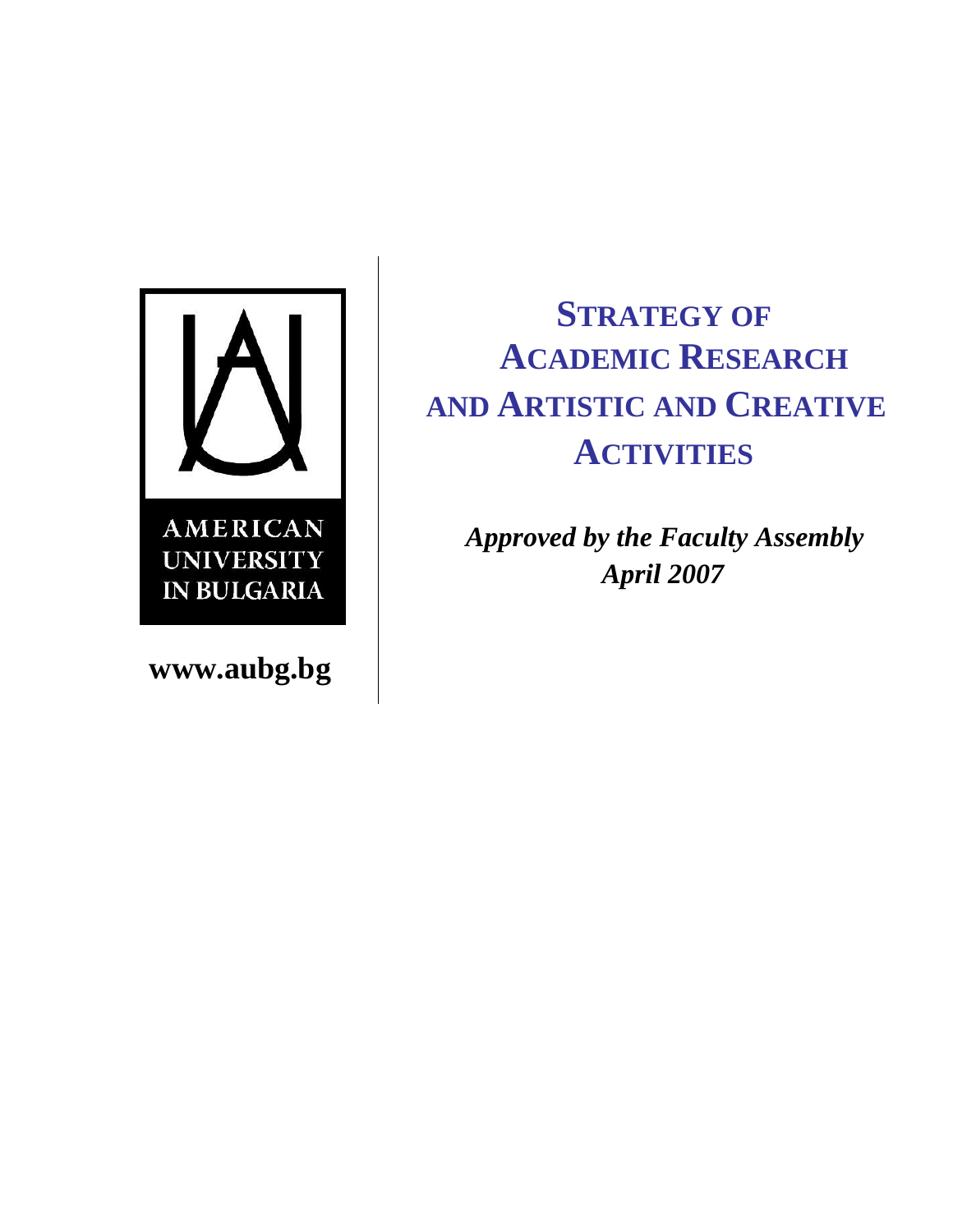# *chapter one* **GENERAL PROVISIONS**

# *Art. 1.*

The strategy of promotion, encouraging, and regulation of Academic (or Scholarly) Research and Creative Activities (ARCA) at the American University in Bulgaria (AUBG) is outlined in this document. All provisions thereafter shall comply with the principles of academic freedom.

## *Art. 2*

The definitions of Academic (or Scholarly) Research and Creative Activities (ARCA) at AUBG are broad and include, for example: fundamental research, applied research, project assessments and management, expert consulting, and other scholarly and creative activities. These activities are carried out systematically and aimed to:

- promotion interdisciplinary research;
- creation and dissemination of knowledge;
- development of creative thinking and expression;
- enhancement of studies relevant to societal needs.

# *Art. 3.*

The main forms of the research activities of AUBG are:

- faculty projects;
- student projects;
- consultant and contract activities:
- conferences and scientific forums, both on campus and in collaboration with other institutions and agencies.

# *Art. 4.*

The main forms of the artistic and creative activities of AUBG are, but not limited to:

- art/photography exhibitions;
- publishing and/or publications (including web) design
- creative writing (poetry, drama, etc.)
- journalistic writing (articles, editorial, analysis, travelwriting, reviews, etc)
- theater/musical performances:
- organizing and/or participating in seminars and conferences;

# *Art. 5.*

The main goals of the Academic (or Scholarly) Research and Creative Activities (ARCA) of AUBG are:

- to establish AUBG as a recognized international and regional research center that supports a range of activities;
- to integrate faculty research activities into other international academic networks;
- to develop activities that promote join projects between faculty and students;
- to increase the number of interdisciplinary research activities;
- to increase the quality of the educational process through the integration of research results into the teaching process; and
- to apply scientific products and services in education, science and public practice.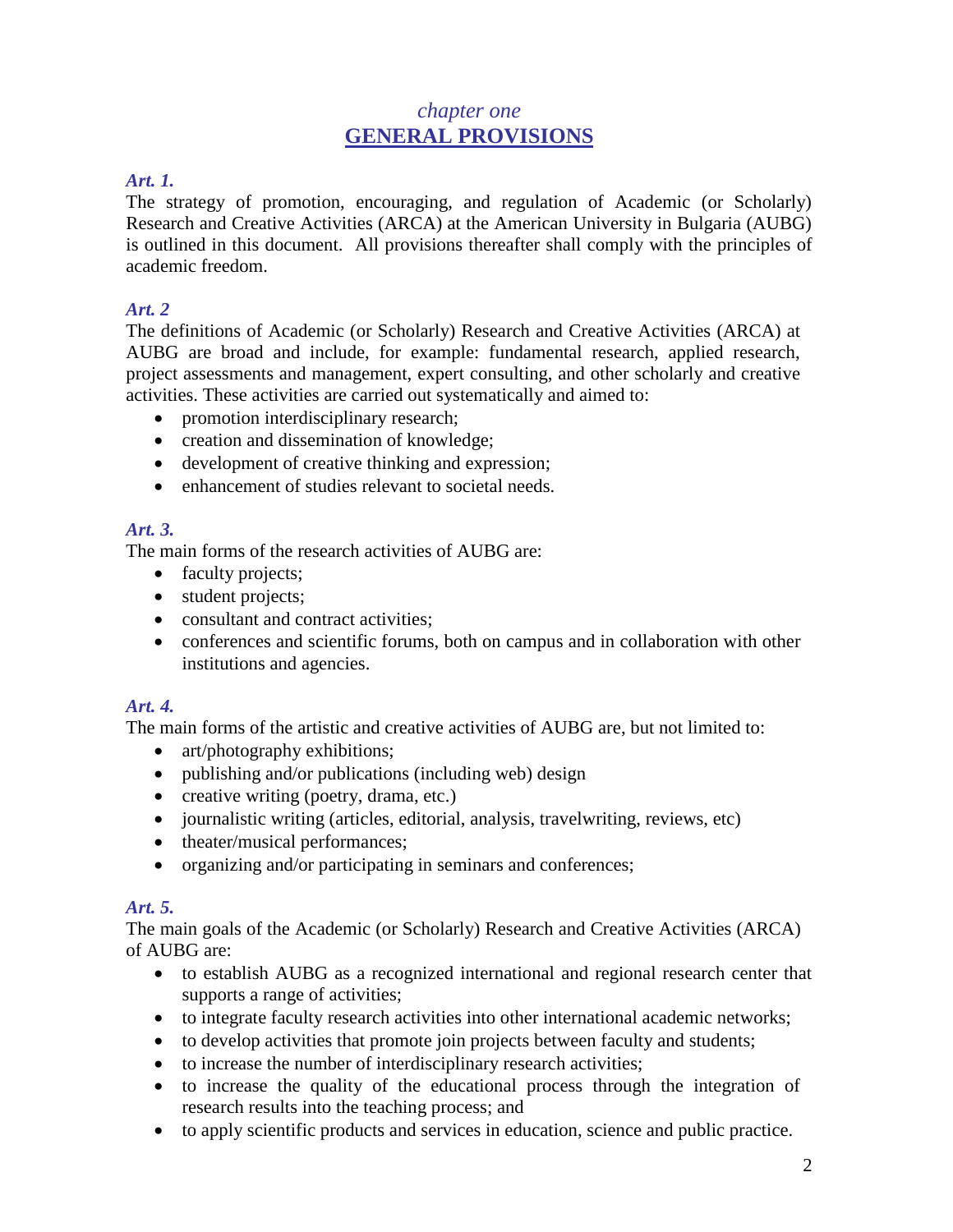#### *Art. 6.*

The University makes provision for the management, coordination, funding, and dissemination of academic research and creative activities as outlined in this document and regularly reviews the fulfillment of both individual and institutional goals.

# *chapter two* **MANAGEMENT OF ARCA**

#### *Art. 7.*

The Academic (or Scholarly) Research and Creative Activities (ARCA) of AUBG are managed and coordinated by the Provost in collaboration with other entities.

#### *Art. 8.*

The Dean of Faculty and the Dean's Council, serving in their leadership capacity for faculty, establish work groups to carry out specific projects, approve funding of activities, authorize supervision for student research, and sponsor departmental seminars and colloquia to share the results.

#### *Art. 9.*

The Faculty Assembly approves the criteria for evaluation of faculty with regard to the required level of research and creative activities necessary for contract renewal and promotion in rank. Faculty members report annually on their activities to the Provost and periodically to the Faculty Evaluation Team.

#### *Art 10.*

A Committee on Research of the Faculty Assembly will be established to work on behalf of the faculty to support and promote the academic research and creative activities of the University.

### *Art. 11.*

To formalize the institutional strategy and effect the provisions of this document, an ARCA Council will be formed. The Council consists of the members of the Dean's Council and the Chair of Research Committee. The Council will meets at least twice each semester to decide on the annual plan of research based on research/creative project proposals submitted by faculty. The Council will prepare an annual report to the Faculty Assembly.

# *chapter three* **PLANNING FOR ARCA**

#### *Art. 12.*

Planning aims to establish appropriate objectives and conditions for fulfillment of the ARCA. The scientific research and creative activities are planned at two levels:

- at University level by the ARCA Council and Faculty Assembly
- at Department level by the Department chair and individual faculty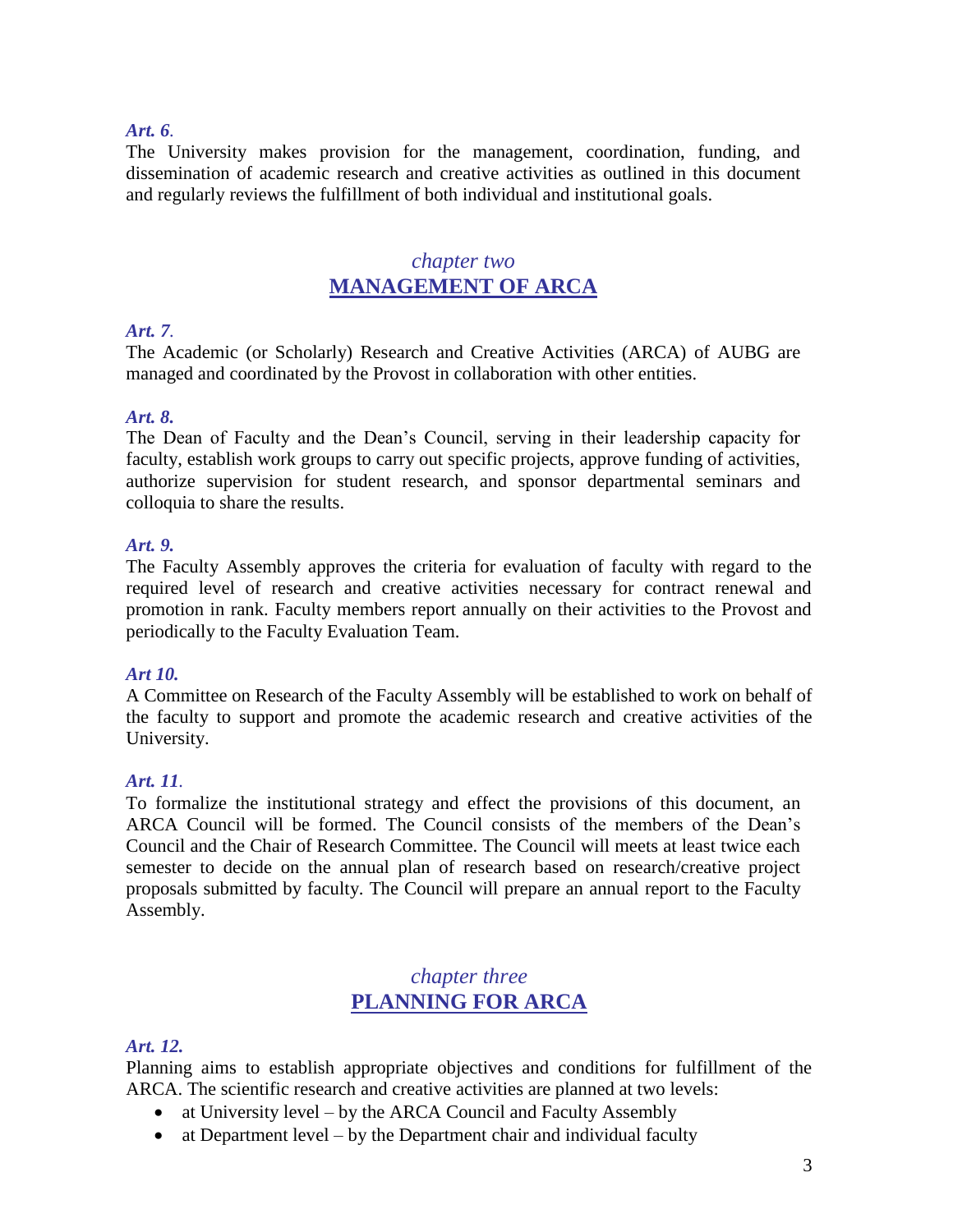# *Art. 13.*

The planning at the University level is regulated by the ARCA Council and includes the preparation of:

- plans for the research areas based on research proposals submitted by faculty.;
- plans for the University's research and artistic events during the year;
- publications plans;
- faculty development plans to strengthen research and creative capacities.

## *Art. 14.*

The Council will prepare a report on the fulfillment of the plans at the end of each academic year and submit recommendations with regard to funding through the Dean of Faculty for consideration in the development of the institutional budget.

## *Art. 15.*

The planning at the Department level is regulated by the Dean of Faculty in consultation with the Department chairs and includes:

- arranging teaching assignments to ensure one day a week for research activities;
- coordinating sponsorship of faculty/student research projects;
- planning colloquia and presentations of both faculty and student work.
- organizing seminars, conferences and other public events.

## *Art. 16.*

The planning at the Department level also aims to actively involve students in faculty research as well as support student-initiated work. Students are encouraged to apply for support to participate in the development of creative and research projects, attend regional and international conferences, and distinguish themselves in international competitions and festivals.

# *chapter four* **FUNDING OF ARCA**

# *Art. 17.*

The American University in Bulgaria provides funding to support the development and fulfillment of the plans for research and creative activities. There are several sources of funding available:

- Each faculty member has an annually designated amount of University funds to support research and creative activities;
- Faculty can apply for additional University funding through the International Conference Travel Fund or the Faculty Research Fund.
- Faculty can request work-study funds to support their research.
- Faculty can apply for external grants that are managed through the University.
- Faculty can apply for support through contracts with companies, NGOs, and other external organizations.
- Faculty can apply for a half-year or full year sabbatical according to the policies in the Faculty Handbook, which provides funded release time from teaching and other University responsibilities.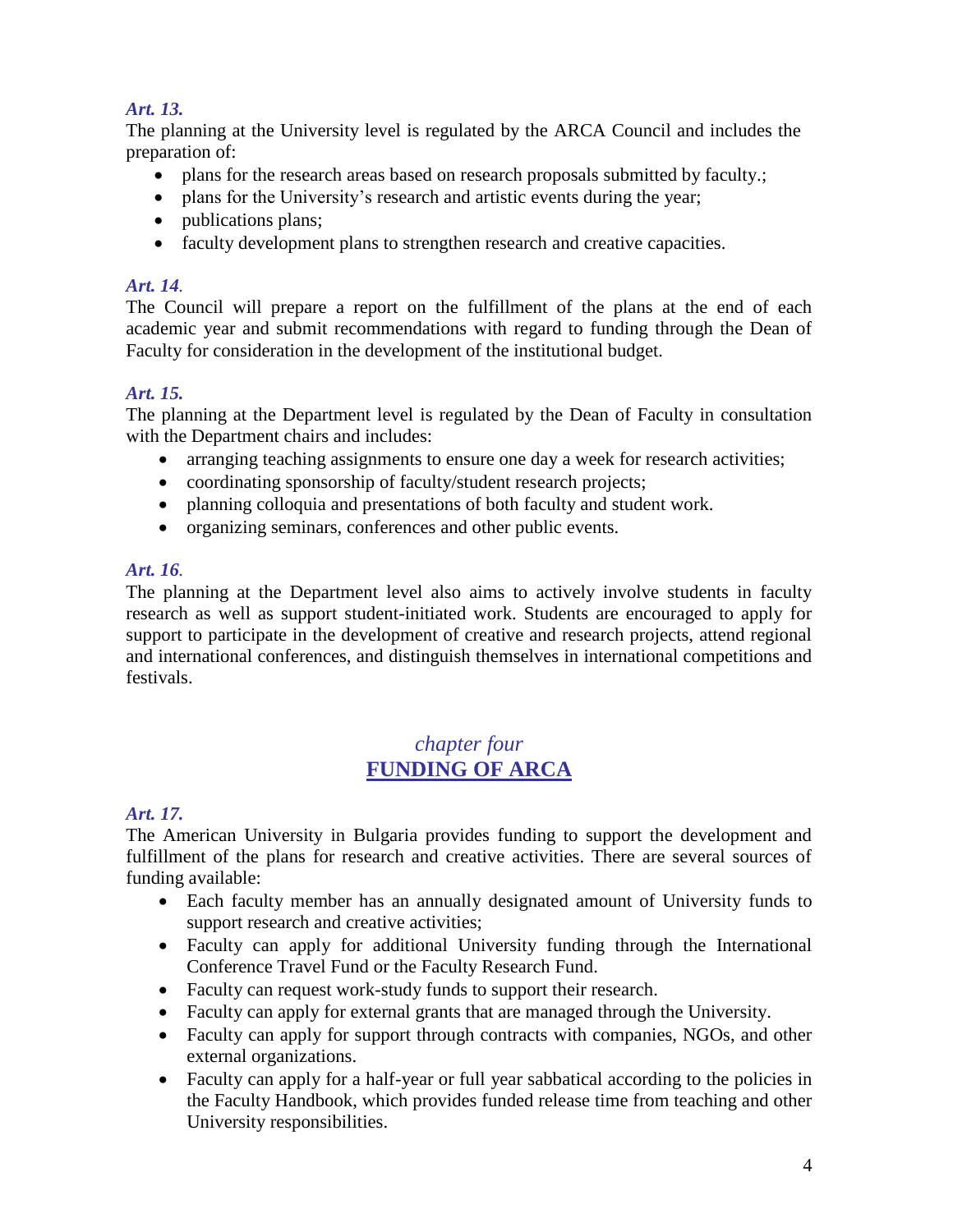## *Art. 18.*

Faculty may use designated University funds for a variety of purposes including, but not limited to, acquisition of equipment, development of library collections, travel to conferences, payment of research assistants, purchase of specialized software, support for a scientific forum, preparation of manuscripts, or payment of publishing costs.

## *Art. 19.*

The University is committed to advanced technology and library resources to support the development and presentation of research and creative activities by both students and faculty. Departments may request specialized library materials, equipment, software, and so forth to support both research and instructional needs.

# *chapter five* **INSTITUTIONAL PRIORITIES AND STANDARDS**

## *Art. 20.*

The University's research programs, plans, and projects are developed according to the goals, strategy, and policies outlined in this document. Priority is given to activities that create or generate, or discover new knowledge and contribute to:

- Continuous improvement of the faculty qualifications, fostering further their scholarly work and creativity;
- Research, innovations, and practical applications that contribute to understanding of the region or meet the needs of the region;
- Dissemination activities through publication and scientific forums at the international level or in well recognized venues, which affirm the overall reputation of the University, its faculty, and its students.

# *Art. 21.*

Funds for academic research and creative activities will be allocated according to the institutional priorities set up by ARCA council following the principles of academic freedom, free initiative, and fairness.

## *Art. 22.*

When faculty apply for either institutional funding or external funding, a formal proposal is required that includes:

- Name of the project;
- Principal investigator or executor (i.e. manager, Department);
- Purpose of the project (i.e. research question, expected results);
- Methodology;
- Time frame for fulfillment:
- Budget for the project
- Form of dissemination.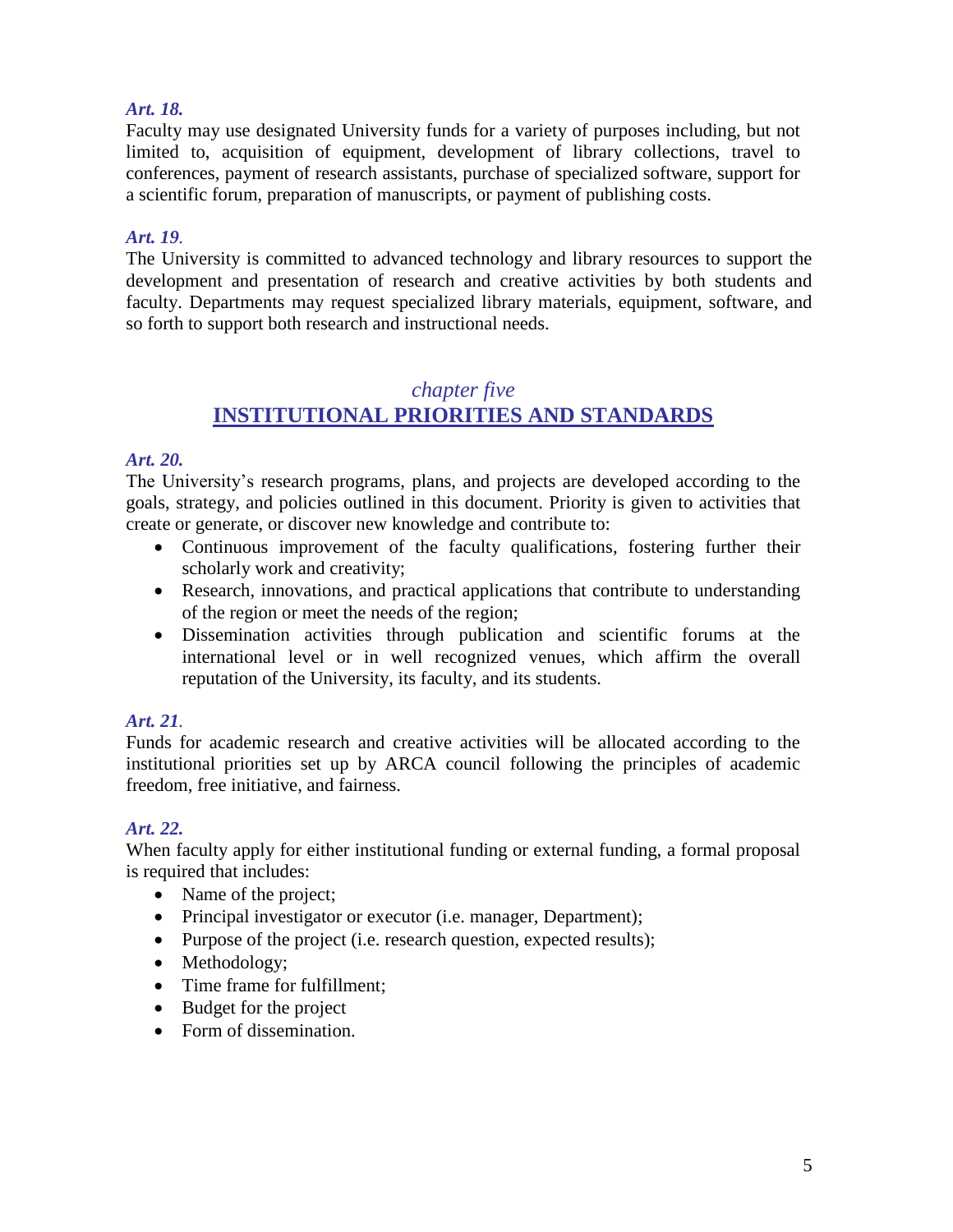## *Art. 23.*

All applications for external funding that will be managed by the University and/or use any University resources must be submitted to the Provost and to the Vice President for Finance and Administration for final approval. Any refusal of applications must be justified in writing.

## *Art. 24.*

AUBG waives all rights to the results of scientific projects funded either by the University or an external source, and assigns intellectual ownership on the scientific and artistic and creative products and their distribution to the principal investigator.

#### *Art. 25.*

The University retains ownership of all software, research equipment, or other research materials acquired during the fulfillment of the scientific project unless a specific agreement has been signed in advance between the Vice President for Finance and Administration and the faculty member(s) authorizing a transfer to the ownership of the individual.

# *chapter six* **DISSEMINATION OF RESEARCH ACTIVITIES**

#### *Art. 26.*

AUBG faculty and students share their work in a variety of external venues, both refereed and non-refereed. They publish and disseminate the results of their research and creative work in books, journals, conferences, catalogs, albums, and other forms appropriate to the disciplines.

## *Art. 27.*

Faculty members are free to sign contracts for publishing with various publishers and are solely responsible for the content.

#### *Art. 28.*

When publishing monographs, studies, articles, and reports, which are the results of projects funded by AUBG, this fact must be clearly stated.

#### *Art. 29.*

When University arranges to publish faculty and student work in both print and electronic format the name and the logo of the University will be included.

#### *Art. 30.*

Faculty members share their work with colleagues and students in a variety of forums, symposia, and conferences. The University will be responsible for publicizing such events, performances, and programs.